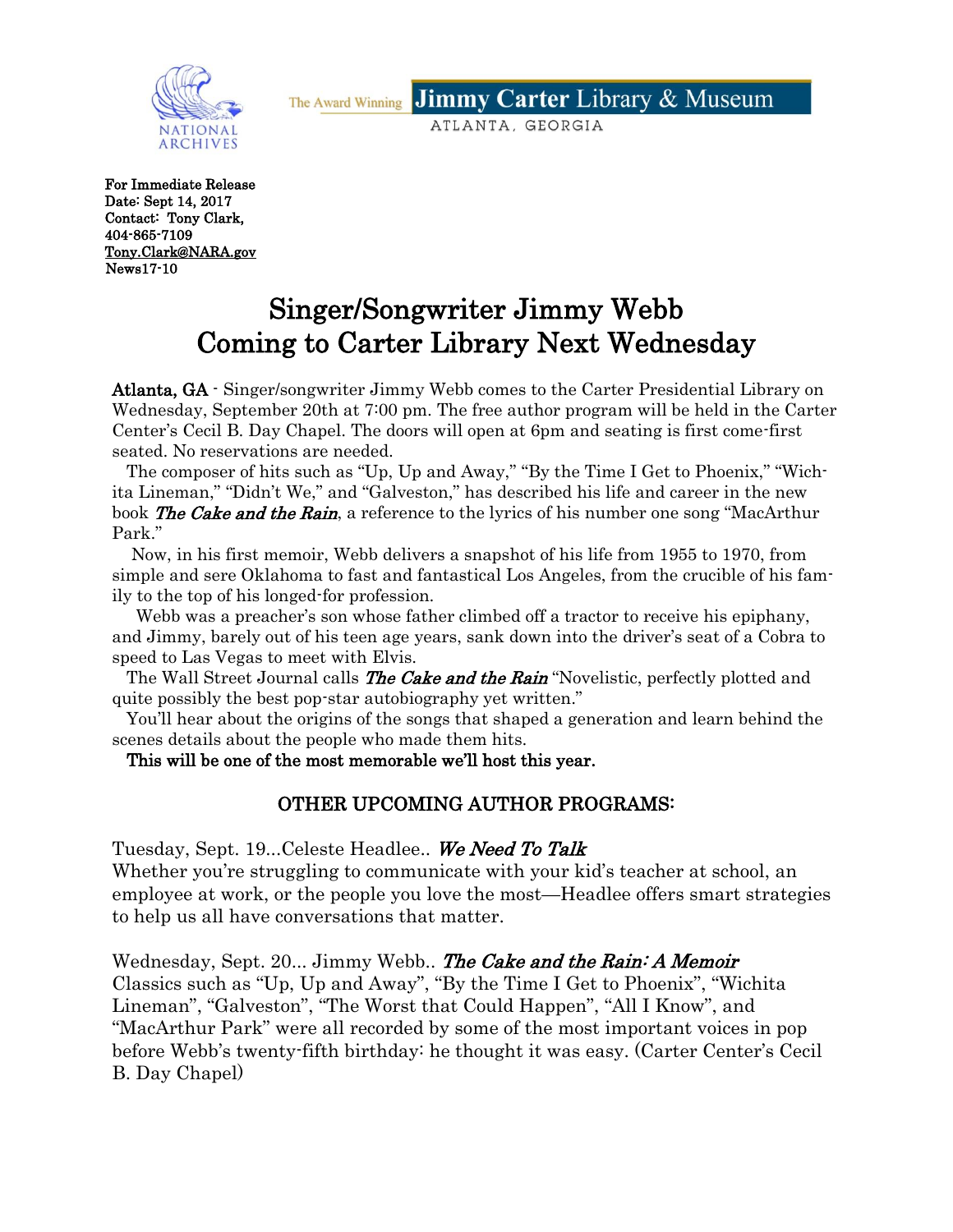Thursday, Sept. 28...*MANKILLER..*. film screening & discussion

MANKILLER examines the legacy of the formidable Wilma Mankiller, who defied all odds to become one of the most influential and successful leaders in the United States, serving three terms as the Cherokee Nation's Principal Chief.

#### Monday, Oct. 2..Denise Kiernan..*The Last Castle: The Epic Story of Love, Loss, and* American Royalty in the Nation's Largest Home

From the author of the New York Times bestseller The Girls of Atomic City comes the fascinating true story behind the magnificent Gilded Age mansion Biltmore the largest, grandest residence ever built in the United States.

Wednesday, Oct 4...Garry Wills... What the Qur'an Meant & Why It Matters America's leading religious scholar and public intellectual introduces lay readers to the Qur'an with a measured, powerful reading of the ancient text. (Carter Center's Cecil B. Day Chapel)

### Monday, October 9... Jennifer Lin... Shanghai Faithful

Shanghai Faithful is both a touching family memoir and a chronicle of the astonishing spread of Christianity in China. Five generations of the Lin family buffeted by history's crosscurrents and personal strife—

Wednesday, October 11... Doug Stanton... The Odyssey of Echo Company A powerful work of literary military history from the New York Times bestselling author of In Harm's Way and Horse Soldiers, the harrowing, redemptive, and utterly unforgettable account of an American army reconnaissance platoon's fight for survival during the Vietnam War—whose searing experiences reverberate today among the millions of American families touched by this war.

Monday, October 23... **9 Days – From My Window in Aleppo.** ... film screening  $\&$ discussion.

This is a firsthand view of the first nine days of the rapidly changing uprising in Aleppo, from the observations recorded by the renowned Syrian photographer Issa Touma from his window in the old city.

#### Tuesday, October 24...Richard Rothstein.. The Color of Law

In this groundbreaking history of the modern American metropolis, Richard Rothstein explodes the myth that America's cities came to be racially divided through de facto segregation. Rather, *The Color of Law* incontrovertibly makes clear that it was de jure segregation―the laws and policy decisions passed by local, state, and federal governments―that actually promoted the discriminatory patterns that continue to this day.

Wednesday, November 1...Karen Cox... Goat Castle